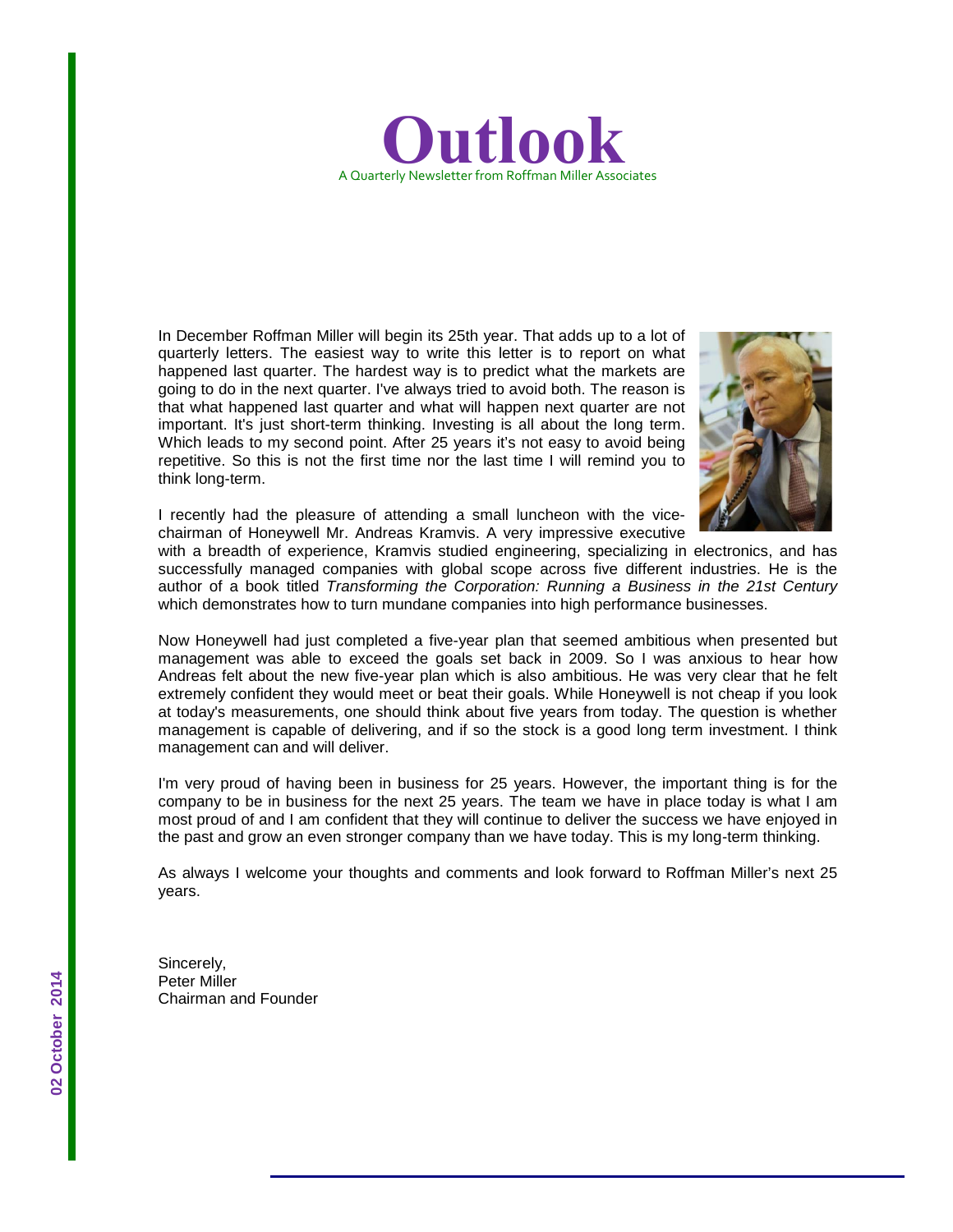# **The Federal Reserve and the Economy**

The Federal Reserve has two primary macro-economic goals:

- Stable Prices
- Maximum Employment

Of course overall financial stability is also incredibly important. In order to achieve its goals the Fed has two main tools:

- Short term interest rates and forward interest rate guidance
- Quantitative Easing  $(QE)$  the purchasing of government securities

Over the last six years the Fed has used both tools in dramatic fashion. In fact, short term interest rates have been close to zero for nearly six years and the Fed's balance sheet has ballooned to nearly \$4.5 trillion. When the Fed buys government securities through its QE tool, it takes bonds out of the marketplace and replaces them with money. In theory this newly created money is supposed to stimulate the economy through an economic principle called the "velocity of money" (VOM). Under the VOM principle, every dollar that enters the economy circulates



UNITED STATES PERSONAL SAVINGS RATE

around the economy many times. For example if I buy a cup of coffee for one dollar, the coffee proprietor can use my dollar to buy supplies and the supplier can use that dollar to purchase gas, and so on. As a result, adding one dollar to the US economy has a multiplier effect. In the years following the 2001 recession every dollar added to the monetary base was spent 17.2 times. In the aftermath of 'Great Recession' of 2008, however, a dollar added to the monetary base was spent only 4.4 times. Consequently, the massive QE hasn't had the desired multiplier effect. Why is this time different?

For one, banks have been repairing their balance sheets and hoarding cash. In fact almost \$2.8 trillion has been added to bank reserves since the start of the recession. Moreover, households have been hoarding cash as well and US savings are now topping \$2 trillion. When money is saved it isn't working its way through the economy and it has no multiplier effect. As a result Gross Domestic Product (GDP) hasn't increased as much as the Fed would have liked.

The labor markets and GDP are both improving but the rate of improvement is slow. As a result, Fed policy isn't likely to normalize anytime soon. This means interest rates and the Fed's balance sheet probably won't change very much in the near future.

Bob Hofmann President

SOURCE: WWW.TRADINGECONOMICS.COM | U.S. BUREAU OF ECONOMIC ANALYSIS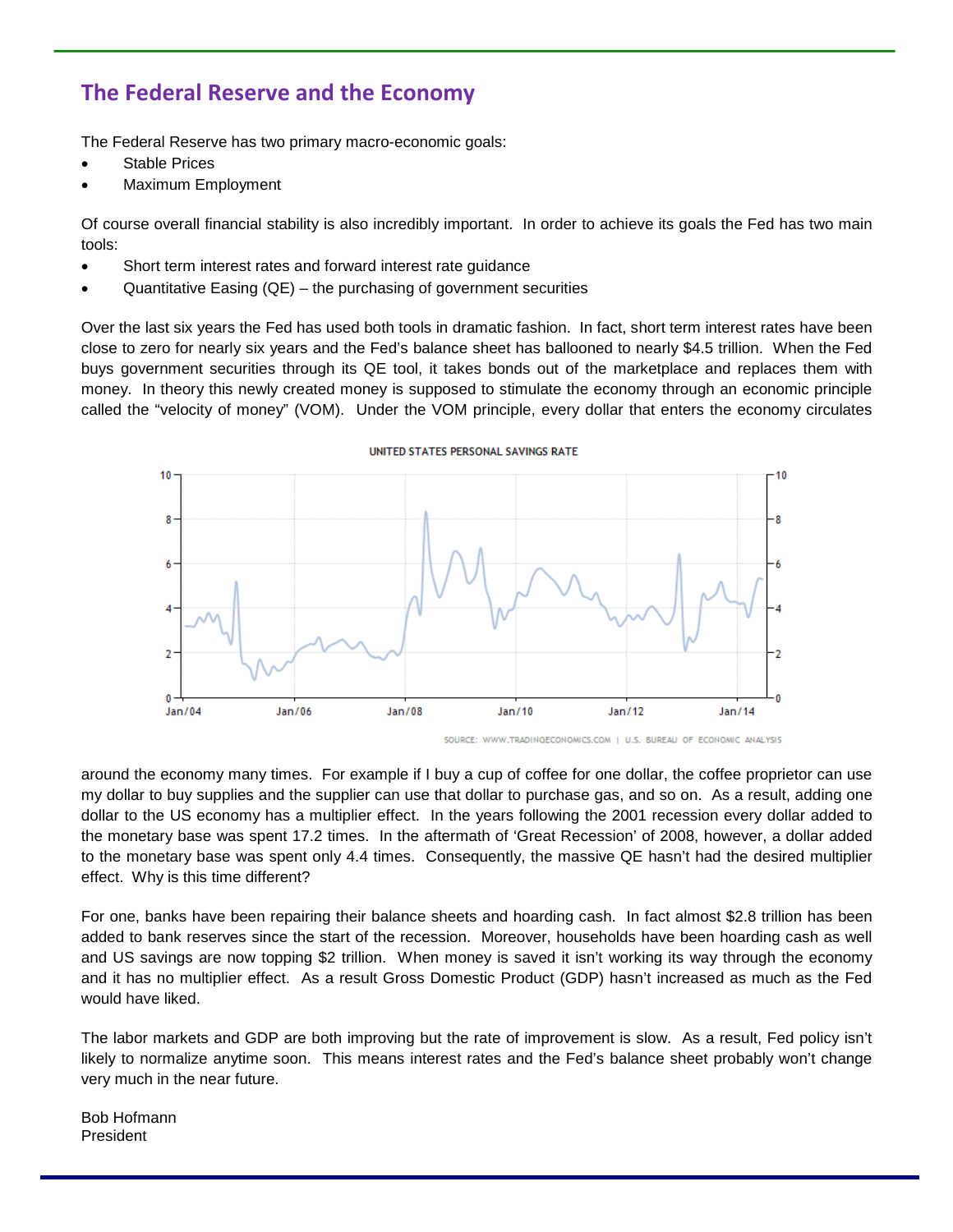#### (continued on next page)

## **Texas Makes the Best Chips, Part I**

Things are shaping up to look like 2014 could be the sixth 'up' year in a row for the U.S. stock market. As I write this, the Dow, the S&P, and NASDAQ are all at or near all-time highs. So it would be normal at this juncture to wonder if stocks are overpriced, or if prices can go higher still.

How to value stocks has been debated for the past 100 years or more. Assuming for a moment that stocks on average are correctly priced based on the information at hand and the risk investors are willing to accept, companies today have to show

us how they plan to increase profits and return cash to investors in a way that sets them apart from other investment choices. If they can demonstrate an above average ability, they will get our attention and maybe our investment dollars.

Texas Instruments (TI) is a well-known Dallas based semiconductor designer and manufacturer, leveraging over 40,000 patents plus 75 years of manufacturing know-how to lead the world in digital signal processing and analog chip technologies. Thanks to inventors like Nobel Prize winner Jack Kelly, TI's history includes the first integrated circuit and, of course, the first handheld calculator.

The key elements in my evaluation of Texas Instruments as an investment are their research pipeline, manufacturing capabilities, capital allocation policies, their sales and marketing strength, and the general direction of the economy.

Analog chips take signals from the physical world, such as sound or temperature, and convert them to digital signals for our electronic devices. One classic example is the Speak and Spell, a children's toy that converted speech to text and vice versa using a TI chip. That product was commercialized by TI in the 1970s, but research and development hasn't stopped – in 2013, 12% of revenue (\$1.5Billion) was spent on R&D, resulting in over one thousand patents awarded in that year alone.

In the early 2000s, TI built multiple 300mm wafer manufacturing plants in the U.S. costing billions of dollars each. Wafers are the round silicon discs that computer chips are manufactured upon (300mm is about 12 inches). Many chips come from a single wafer, and because the surface area of the wafer is an exponential function of the diameter (area =  $\pi r^2$ ), a bigger wafer equals much more manufacturing efficiency. Because of their strong balance sheet, Texas Instruments was able to make this type of investment when others were not, leaving the competition to use smaller, more inefficient wafer sizes. 300mm manufacturing is still relevant today, and in the past five years TI has bought equipment and space from several semiconductor manufacturers who overspent and could not sustain the cost of such an investment. For example, in 2009 TI bid \$172million for manufacturing machinery at a Richmond, Va, plant owned by the bankrupt German chip maker Qimonda. That equipment is now used at TI's state-of-the-art 300mm wafer factory in Richardson, Texas. I am told that through the difficult economy of 2008-2011, TI bought a lot of equipment for literally pennies on the dollar.

TI's good decisions are not limited only to what to invest in, but what to divest as well. In 2012 TI decided to exit the business of making cellular baseband chips, an industry they helped pioneer, and focus instead on their analog and embedded processor units. If stock performance is any indicator, the market thought that decision was a wise one.

Until recently, TI had managed their balance sheet without any debt. In 2011 though, they had a chance to buy competitor National Semiconductor and add over 12,000 analog products to their catalog. Some thought that TI may have been overpaying, but in just a few short years TI showed that the benefits led to increased earnings per share and the deal overcame its own cost of capital. Wisely, Texas Instruments had made this large purchase when interest rates were low (TI is paying an average of 2% on its bonds) and at a time where semiconductor sales were starting to turn up in the rebounding economy. The ability to spend money wisely, when needed, on equipment that is at fire sale prices or to ensure market leadership by buying your next closest rival is a key competitive advantage of TI. At times, when the company feels its own stock is cheap, it will buy back shares – the number of shares outstanding has decreased by 38% over the past decade.

Today TI serves over 100,000 customers in 35 countries. They offer more than 100,000 manufactured products, along with software and tools, which are sold by the largest sales and support staff in the semiconductor industry. This remarkable scale led to total sales of over \$12 billion in 2013. Most of those sales are in three industries, Industrial (24%), Automotive (13%), and Personal Electronics (37%). As the world rebuilds further from the global financial crisis of 2008, TI's largest customer segments should see increased demands for their manufactured goods which in turn is good for TI.